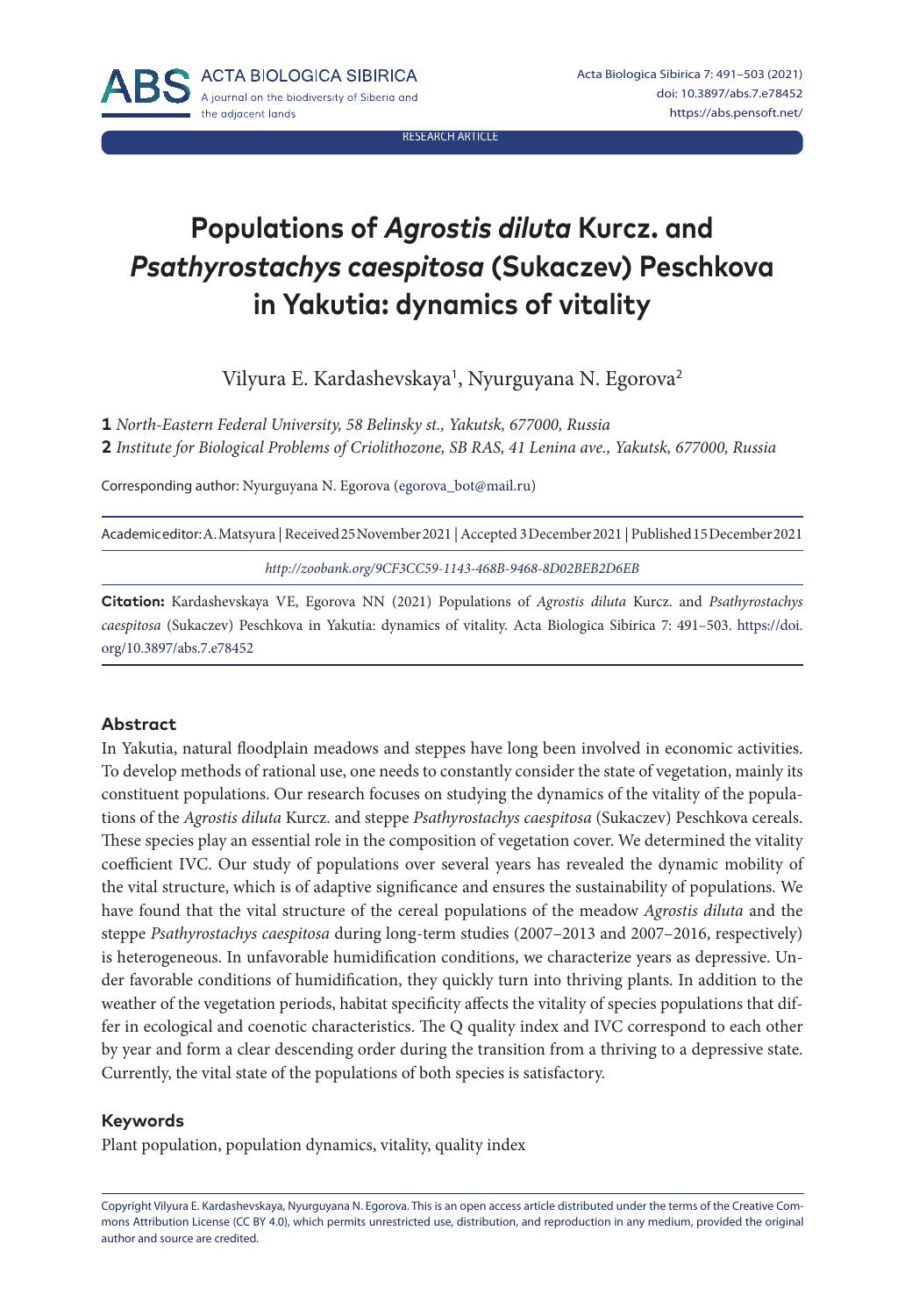#### **Introduction**

The issues of biodiversity conservation have recently become relevant. Russia has developed and adopted the "National strategy for the conservation of biodiversity in Russia", the primary purpose of which is to assess the state of biodiversity and develop scientific foundations for its conservation, restoration, and rational use. According to this government document, the most crucial primary conservation objects are individuals (the organismal level), populations (the population level), or the population-species hierarchy, which is the basis for the integrity and stability of natural ecosystems. Since the ecosystems in cryolithozone are characterized by increased vulnerability and slow recovery from adverse impact, the issues of maintaining and preserving plant resources are relevant. First, an adequate assessment of biodiversity is needed, particularly the study of plant populations. Knowledge of biology and the population life of species is the basis for scientific forecasting of both the further development of the population and the response of plants to adverse environmental impacts (Smirnova et al. 1976; Zhukova 1995). The aim of the paper is to study the dynamics of the vitality of bentgrass (*Agrostis diluta* Kurcz) and tussock grass populations (*Psathyrostachys caespitosa* (Sukaczev) Peschkova). These species play an active role in the composition of meadow and steppe vegetation communities, which have significant resource potential.

Bentgrass communities are widely distributed at different levels of the floodplain of the Lena River (Cherosov et al. 2010). They grow on slightly saline and saline soils. Floodplain meadows are highly productive, and, therefore, they have long been used as hay and pasture lands. Due to the increasing anthropogenic load, it is necessary to study aspects of the life of the plant population necessary for the restoration and rational use of floodplain meadows. Monitoring studies expand knowledge about species biology and the adaptive capabilities of populations in different environmental situations and assess the state of populations.

Tussock grass communities are part of the extra zonal steppe vegetation of Yakutia (Zakharova et al. 2010). The steppe communities of Yakutia are listed in the Green Book of Siberia (Koropachinsky, 1996) as relicts and the most vulnerable, under threat of degradation and destruction. In this regard, it is crucial to know the reaction of steppe plant populations to the impact of natural and anthropogenic factors and identify their vitality and adaptive capabilities over a long time. This aspect is especially true of dominant and codominant steppe communities to protect populations and entire communities. In Yakutia, the issue of preserving the vegetation cover of the steppes depends on the intensity of anthropogenic impact (the threat of grazing, trampling, and natural recreation), which is aggravated by frequent droughts.

Therefore, monitoring studies of plant communities and their constituent populations is necessary to develop methods for the conservation, restoration, and rational use of meadows and steppes. For example, due to long-term studies of Central Asian meadows on the indicator of the average number of species, several scenarios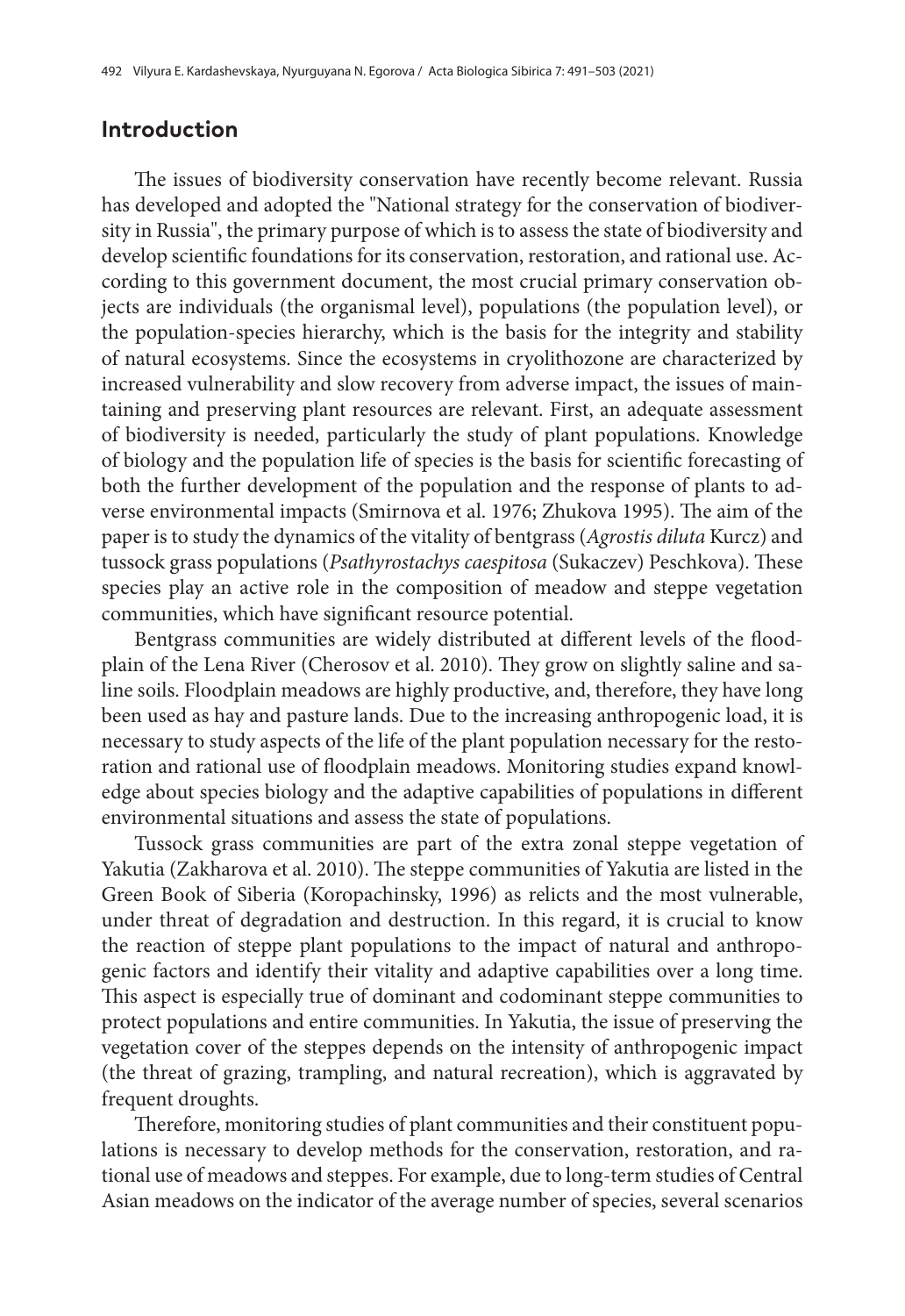have been proposed for predicting changes in its biodiversity depending on various socioeconomic and climatic conditions (Nunez et al. 2020).

We suggested that by 2100, grassland biodiversity will decrease due to the intensification of anthropogenic pressure and climate under any scenario.

The most sensitive and highly informative indicator of changes in habitat conditions is the vital state of individuals. We analyze individual morphometric parameters to assess the overall state of the plant and population. Furthermore, the size structure of populations is often based on only a few morphometric characteristics, such as the number of rosettes, several leaves, size, and plant biomass. (Doust 1981; Shaukat et al. 2012; Vöge 2014). The vital structure of populations is based on a set of biomorphological characteristics (Kovalenko et al. 2019; Zlobin 1989).

## **Material and methods**

The authors have researched the floodplain meadows and steppes of the Middle Lena valley in Yakutia. The article analyzes the long-term monitoring material of two populations of two types of cereals.

Bentgrass (*Agrostis diluta* Kurcz.) is a valuable feed cereal, a boreal circumpolar species. According to the database "International Plant Names Index", *Agrostis diluta* is a synonym of *Agrostis stolonifera* L., a widespread species in Europe, Asia, North Africa, and North America. *Agrostis diluta* is singled out and described in Kurchenko (2002) as an independent species from *Agrostis stolonifera* based on differences in life form, duration of ontogenesis, and morphological features of vegetative and reproductive organs. The independence of the species *Agrostis diluta* is recognized by the leading Russian taxonomists of the Poaceae family Barn. (Probatova 2006; Tsvelev 2011). The species occupies a transitional position between the stolon-forming *Agrostis stolonifera* and the long-rooted *Agrostis gigantea* (Kurchenko 2002; Probatova 2006; Tsvelev 2011). According to N. N. Tsvelev (2011), *Agrostis diluta* is closer to the *Agrostis gigantea* group than to the *Agrostis stolonifera* group by the presence of well-developed tufts of hairs on the callus of the lower flower scales. *Agrostis diluta* is one of the dominant species of plant communities in floodplain meadows (Cherosov et al. 2010).

Tussock grass (*Psathyrostachys caespitosa* (Sukacz.) Peschkova) is a valuable feedstock, a perennial grain from the Eurasia steppe. In Yakutia, it is found in semidesert and actual steppes on the steep left bank slopes of the Lena River. According to the ecological and floristic classification of Braun-Blanquet, the communities of the species are assigned to the class *Cleistogenetea squarrosae*, the order *Stipetalia krylovii*, the union *Psathyrostachion caespitosa* with one association (agrium) *Psathyrostachetum caespitosa* (Gogoleva 1999).

The authors create geobotanical descriptions of plant communities using generally accepted methods. The dominant species distinguish plant agriums, and the projection coverage of species is given as a percentage. The ecological assessment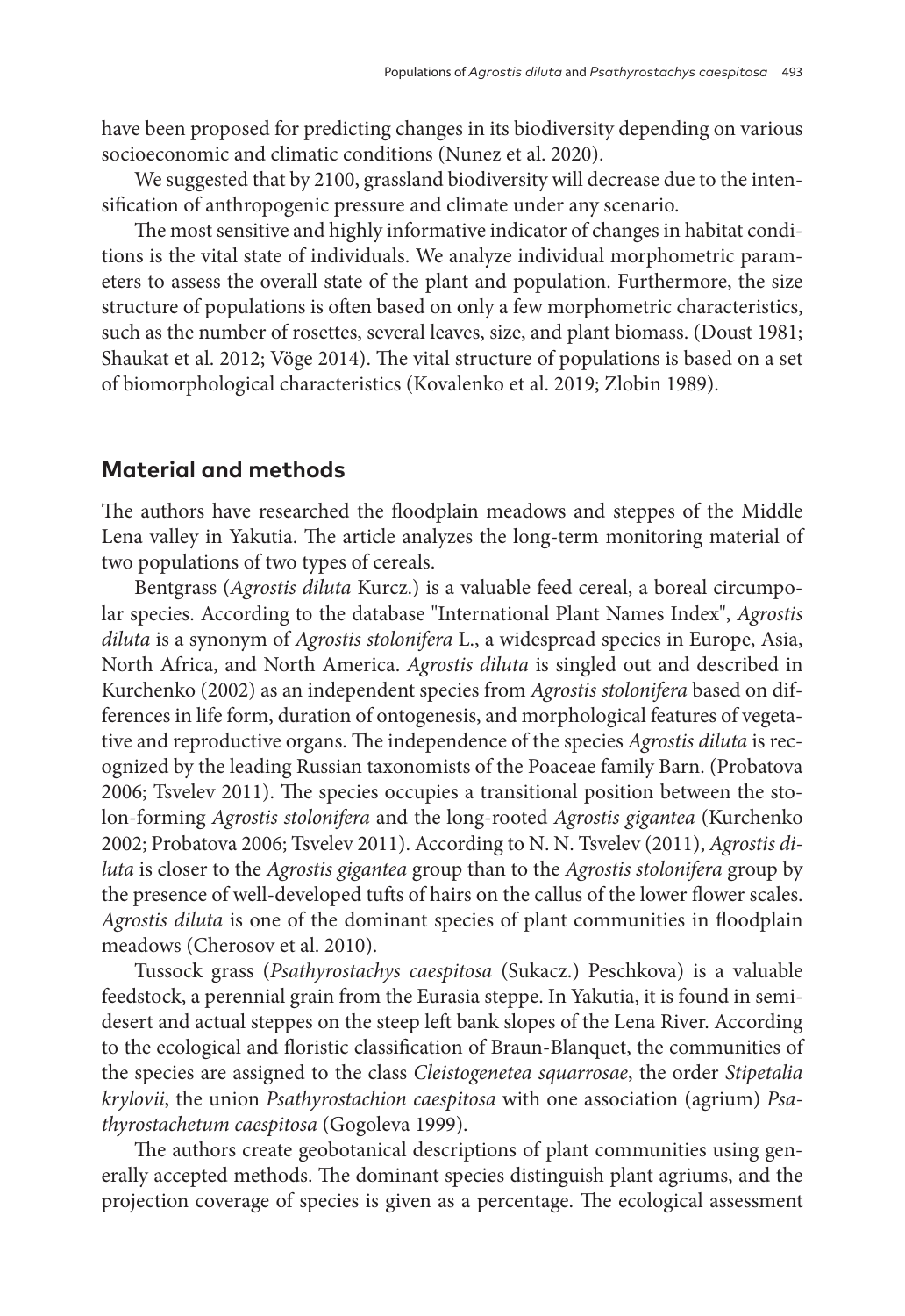of the species' population habitats is based on processing geobotanical descriptions using regional ecological scales (Troeva et al. 2010). The authors use data from the Yakut hydrometeorological service to characterize weather conditions. Based on data on the average daily temperature and the amount of precipitation, the indicator of providing the territory with moisture – the hydrothermal coefficient (HTC) – is the ratio of the amount of precipitation to the specified amount of temperatures above 10 °C for the same period (Selyaninov 1937; Zoidze and Khomyakova 2006). HTC is calculated for the period of passage of the phenophase "spring germinationvegetation-flowering-fruiting" in May-July.

Populations are studied using generally accepted population-ontogenetic methods (Harper 1977; Rabotnov 1950; Smirnova et al. 1976; Zhukova 1995; Zlobin 2009). Morphological analysis of generative shoots of 30 generative plants is carried out in each population. A total of 27–29 measurements and calculations have been made. They include (1) the height of the shoot, (2) the length of all internodes, (3) the number of leaves, (4) the length of the sheaths, (5) the length and width of the leaf blades of all leaves of the shoot, (6) the length of the inflorescence, (7) the number of nodes in the inflorescence, (8) the number of flowers and grains in the inflorescence. Additionally, for *A. diluta*, the number of branches in the inflorescence and the maximum branch length.

Based on the analysis of morphological characteristics of individuals, the vital structure (level of vitality) of the population is determined by the method of Yu. A. Zlobin (Zhilyaev 2011; Zlobin 1989). For assessing the vitality of populations, the authors use the vitality index IVC, calculated from the size spectra of the component populations of individuals of generative ontogenetic state (Ishbirdin et al. 2005):

$$
IVC = \frac{\sum_{t=1} X i / X i}{N},
$$

where  $X_i$  is the average value of the i-th trait of the population.  $X_i$  is the average value of the i-th trait for the entire populations. *N* is the number of traits. The highest value of IVC corresponds to the best conditions for implementing growth potentials, the lowest value corresponds to the worst conditions.

The assessment of an individual's vitality is calculated based on the average values of all plant traits for the entire sample of individuals. According to IVC values, individuals are divided into three classes of vitality: "A" is high, "B" is medium, and "C" is low. Vitality classes are established by the proportional division of the interval x ±1.96 σ (Ishbirdin et al. 2005).

The assessment of the vitality of the population is performed using the quality criterion Q (Zlobin, 2009):  $Q=1/2$  (a+b), if  $Q>C$  is a thriving type,  $Q < C$  is depressive, and Q=C is equilibrium.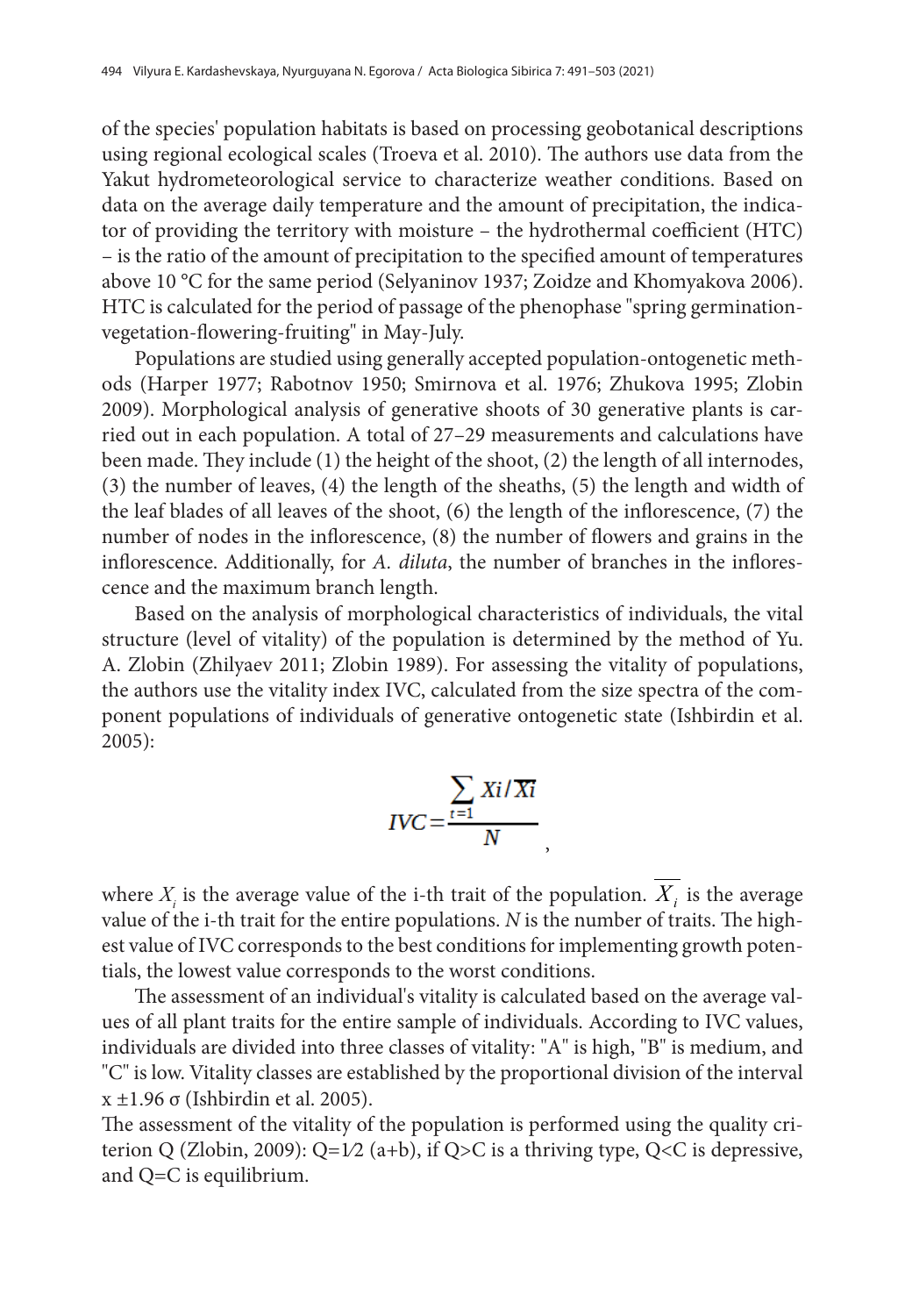# **Results**

Studies of *Agrostis diluta* populations were carried out between 2007 and 2013 in two different associations of mixed herbs-bentgrasses of floodplain meadows. These areas were flooded annually by short-term floods, except for 2008 and 2012, when longer spring floods were observed. Population 1 (P1) is located at the low ridge site in the mixed-herbs-bentgrass association (A1). Throughout the years of study, A1 has been dense with a general projective cover (60% to 100%). The composition of the species in different years has varied from 12 to 33 species. The dominant is *Agrostis dilute* with a projective cover of 30% to 70%. The co-dominants are *Festuca rubra* L., *Poa pratensis* L., and *Plantago media* L. The site is characterized by good moisture (the moisture level is 67.7–72.2), relatively rich soils (the richness and salinity level are 10.9–11.5), and weak grazing (the percentage of pasture is 3.4–3.7).

Population 2 is located in the middle floodplain hollow in the mixed herb-bentgrass association 2 (A2), where floodwater accumulates and stagnates. A2 is used as pasture. The status of pasture digression varies between 3.4 and 3.9. The community is characterized by a higher moisture content than A1 (the moisture status is 7.4 to 75.8) and the richness and salinity status (11.5 to 12.8). It has dense herbage (PP=60-100%) with a projective cover of *Agrostis diluta* of 20% to 80% and a more flawed species composition (10–17 species). Co-dominance of *Agrostis diluta* in different years, *Hordeum brevisubulatum* (Trin.) Link, *Plantago media* L., and *Glaux maritima* L.

Populations of *Psathyrostachys caespitosa* have been studied in associations with the formation of psathyrostachys. Population 3 (P3) is located in the Khangalassky District on a steep slope (45 °) without trees of a stepped structure due to microsolifluction in the *Ephedra monosperma* + *Artemisia frigida* + *Saphyrostachys caespitosa* association (A3) that occupies a large area. Population 4 (P4) is located 155 km north of P3 in the Namsky district. It is located at the top of a short slope of 30 ° steepness, without a step structure in the association *Festuca lenensis* + *Carex duriuscula* + *Pasathyrostachys caespitosa* (A4). It occupies a small area. The middle and lower part of the slope is occupied by larch forest. The slope exposure is the same, South-East.

The total projected grass cover in different years varies in A3 from 20% to 30% and in A4 from 45% to 65%. However, the uncompressed and highly rare grass cover of the steep slope of A3 is not inferior in the number of species to the denser herbage of A4. In general, psathyrostachys associations are characterized by exceptional poverty of species composition and nonclosed grass cover. The floral composition of the associations in the research years (2007–2016) decreased from 14–17 to eight species. Moreover, there are relict (*Stipa krylovii* Roshev.) and those listed in the "Red Book of Sakha Republic (Yakutia)" of (*Gagea pauciflora* Turcz. ex Ledeb.) kinds (Danilova 2017). The abundance of *Ephedra monosperma* C. A. Mey, *Artemisia frigida* Willd relics has decreased. Common co-dominants include four types: *Festuca lenensis* Drob., *Carex diriuscula* C. A. Mey., *Artemisia commutatа* Bess. and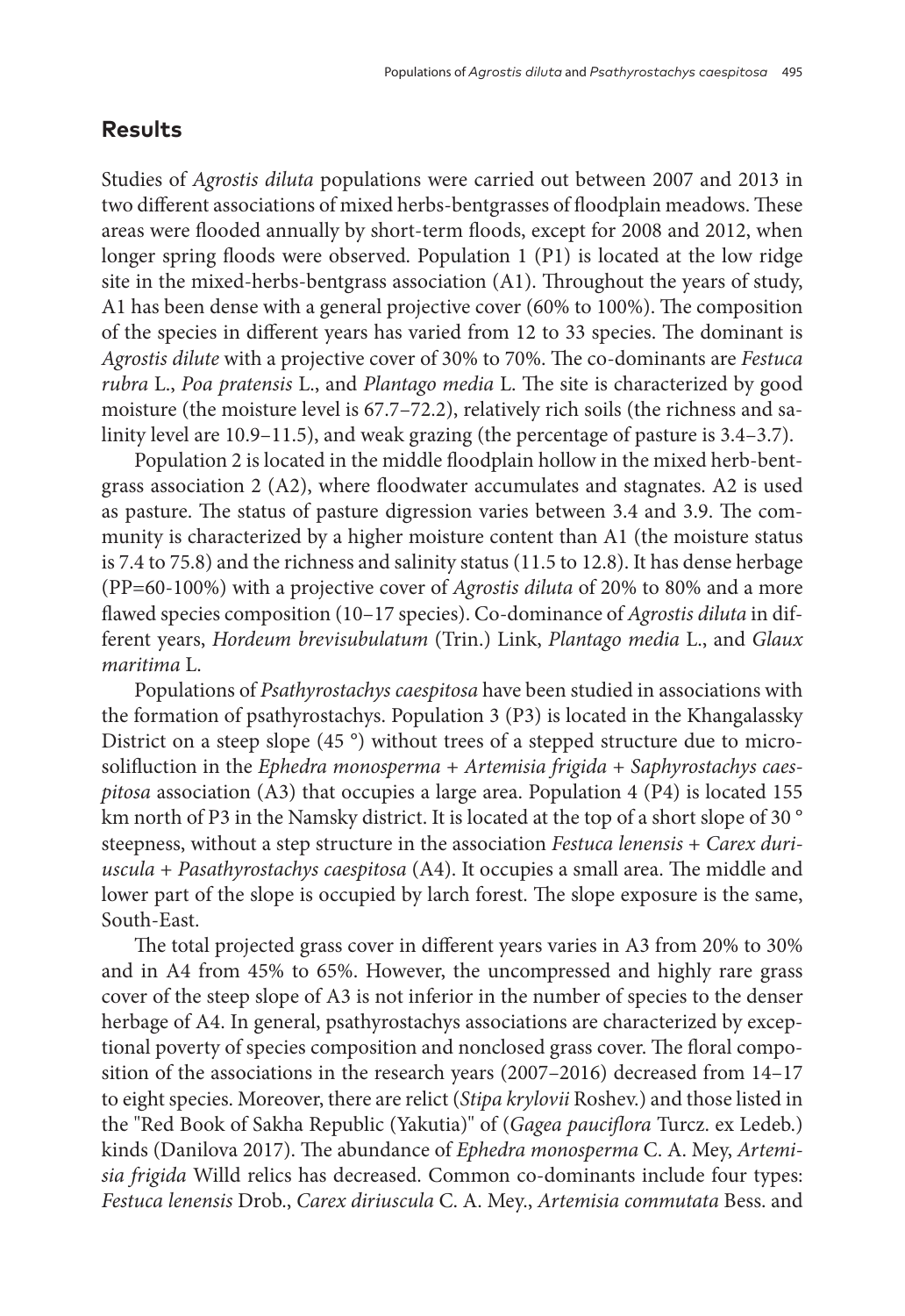*Potentilla bifurca* L. There are associations of psathyrostachys in close proximity. The rare species listed in the "Red Book of Sakha Republic (Yakutia)": *Krascheninnikovia lenensis* (Tzvel.) Kumin., *Gagea pauciflora* Turcz. Ex Ledeb., and *Elytrigia villosa* (Drob.) Tzvel (Danilova 2017).

Therefore, according to regional scale indications, communities with *Agrostis diluta* are confined to habitats with moist meadows and relatively rich soils with weak grazing. P2 differs from P1 in the highest moisture content and degree of trampling. The habitats of *Psathyrostachys caespitosa* are included in the range of reasonably rich soils. The degree of moisture is located on the gradient of dry-arc soil moisture. On the pasture digression scale with a score of 4.1 to 4.3, they experience a weak influence of grazing. However, populations differ by type of anthropogenic factor. If the area with P3 is subject to grazing (more horses) in the absence of recreational load, then the area with P4, on the contrary, in the absence of grazing, is periodically trampled, being a place of recreation for the population, especially in the early summer period.

The dynamics of the vital state of two natural populations of *Agrostis diluta* have been studied for seven years considering the entire set of parameters of morphological characteristics of individuals (counting units of populations, a total of 27 characteristics). In 2007–2008, population 1 (P1) had a significantly high level of individuals of the middle (B=56.7%–80.0%) of vitality class (Table 1), and the share of individuals of the higher class (A) was 3.3% and 20.0%. In 2007, the share of individuals of the lower (C) class was 30.0%, and in 2008 they were missing. The vitality index (IVC=0.927 and 1.049) and the Q criterion (10.5 and 15.0) were high, determining the state of P1 as thriving. In 2009, the majority (86.7%) of the individuals were included in the higher class of the vitality group, the rest in the middle-class group. Lower-class individuals were absent. This year, the maximum values of IVC and Q are observed (1.306 and 15.0, respectively). In 2007–2009, the population was described as thriving. In 2010–2011, the share of class A individuals sharply decreased to 6.7%–23.3%, and the share of class C individuals increased to 20.0%–60.0%. In 2011, P1 transformed from a thriving type to a depressive type with a low IVC value (0.868). In 2012, the population observed an increase in the proportion of the highest (up to 36.7%) and middle (up to 53.3%) classes. As a result, their necessary condition improved. In 2013, the state of the population deteriorated (IVC=0.863). The proportion of class B individuals increased (50.0%) and class C amounted to 46.7%. Thus, P1 again transformed into a depressive state.

In the first year of the study, P2 flourished and consisted mainly of class B individuals (70.0%), with high Q (14.0) and IVC (1.054) values. In 2008, the state of the population deteriorated to a depressive type: the proportion of individuals of the middle vitality class decreased (56.7%) and the proportion of individuals of the lower class increased (40.0%). In 2009, the highest Q and IVC values were observed since most of P2 was composed of individuals with high morphological characteristics (class A=66.7%). Individuals from the lower class were absent. Therefore, P2 became a thriving type. In 2010, a uniform distribution of individuals in three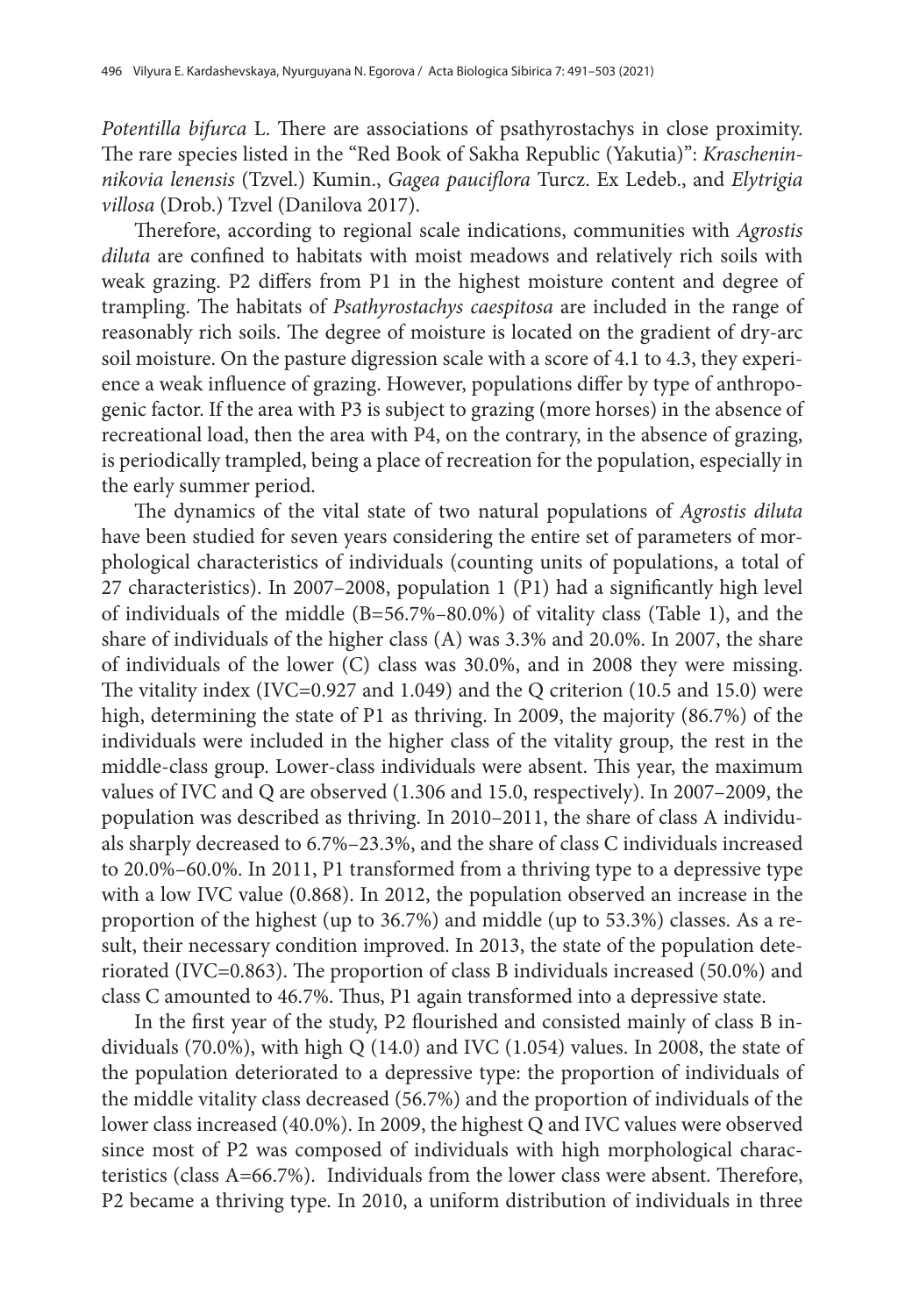vitality classes characterized the population as an equilibrium. We recorded a decrease in Q and IVC indicators due to an increase in the proportion of middle- and lower-class individuals in 2011 and 2013. During these years, the depressive type of population persisted.

We considered changes in the state of populations on the ecocline established by the vitality coefficient. A decrease in the IVC value shows several deteriorations of the plant growth conditions. In P1 *Agrostis diluta* on the gradient of deterioration of the weather arranged a number: 2009 (ECO=1.306) – 2010 (1.061) – 2008 (1.049) – 2007 (0.927) – 2011 (0.868) – 2013 (0.863). In P1 for the deterioration of the vital state, the following series was: 2009 (ECO=1.213) – 2007 (1.054) – 2010 (0.980) –  $2008(0.917) - 2013(0.868) - 2011(0.849).$ 

**Table 1.** Characteristics of coenopopulations of the vital structure of *Agrostis diluta* coenopopulations

| $N^{\Omega}$   | Year of<br>study | Percentage of individuals of<br>vitality classes, in % |      |              | Q    | <b>IVC</b> | <b>Population type</b><br>by the vitality |
|----------------|------------------|--------------------------------------------------------|------|--------------|------|------------|-------------------------------------------|
|                |                  | $\mathbf{A}$                                           | B    | C            |      |            |                                           |
| P <sub>1</sub> | 2007             | 3.3                                                    | 66.7 | 30.0         | 10.5 | 0.927      | <b>Thriving</b>                           |
|                | 2008             | 20.0                                                   | 80.0 | $\mathbf{0}$ | 15.0 | 1.049      | Thriving                                  |
|                | 2009             | 86.7                                                   | 13.3 | $\mathbf{0}$ | 15.0 | 1.306      | <b>Thriving</b>                           |
|                | 2010             | 23.3                                                   | 56.7 | 20.0         | 12.0 | 1.040      | <b>Thriving</b>                           |
|                | 2011             | 6.7                                                    | 33.3 | 60.0         | 6.0  | 0.868      | Depressive                                |
|                | 2012             | 36.7                                                   | 53.3 | 10.0         | 13.5 | 1.061      | <b>Thriving</b>                           |
|                | 2013             | 3.3                                                    | 50.0 | 46.7         | 8.0  | 0.863      | Depressive                                |
| P <sub>2</sub> | 2007             | 23.3                                                   | 70.0 | 6.7          | 14.0 | 1.054      | <b>Thriving</b>                           |
|                | 2008             | 3.3                                                    | 56.7 | 40.0         | 9.0  | 0.917      | Depressive                                |
|                | 2009             | 66.7                                                   | 33.3 | $\Omega$     | 15.0 | 1.213      | Thriving                                  |
|                | 2010             | 30.0                                                   | 36.7 | 33.3         | 10.0 | 0.980      | Equilibrium                               |
|                | 2011             | $\mathbf{0}$                                           | 43.3 | 56.7         | 6.5  | 0.849      | Depressive                                |
|                | 2013             | 3.3                                                    | 43.3 | 53.3         | 7.0  | 0.868      | Depressive                                |

The dynamics of the vital state of two natural populations of the steppe grass *Psathyrostachys caespitosa* were studied for six to eleven years by considering the complete set of vegetative and generative parameters (29 in total) of the morphological structure of individuals. We present the results of the *Psathyrostachys caespitosa* populations vital state survey for two indicators in Table 2. In P3, where observations were made during 2007–2012, the differentiation dynamics into three vitality classes are as follows. A high proportion (40%) of individuals of the highest vitality class (A) was observed for only one year – in 2008 (Table 2). In the remaining years, it decreased sharply from 40% to zero. Share in the years of observations, the aver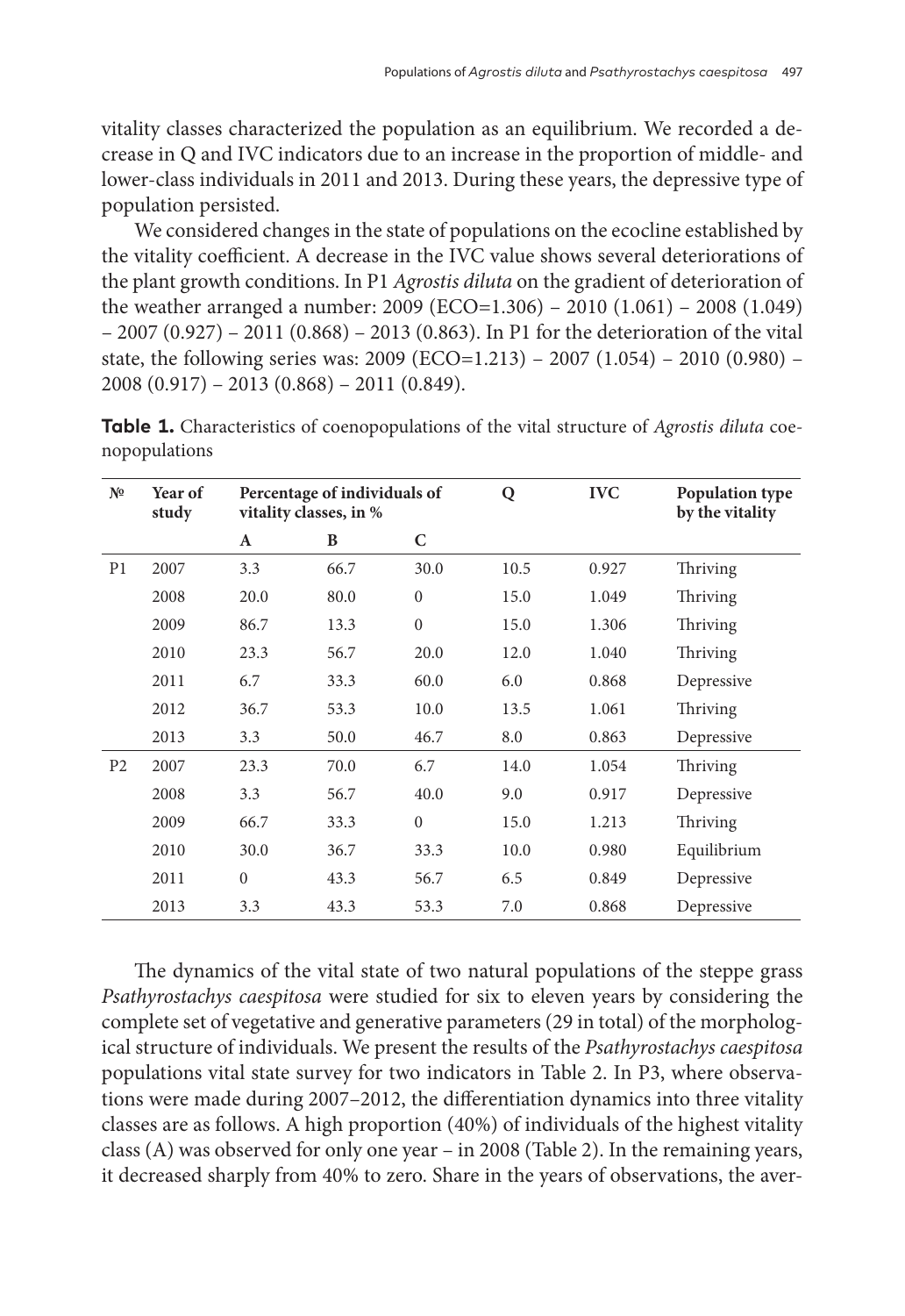age number of developed individuals (class B) varied more – from 6.7% to 83.3%, with peaks in 2007–2008.

Individuals of the lower vitality class (C) with low parameters were at least 3.3% in 2008. In subsequent years, the proportion of lower-class individuals increased sharply from 50.0% to 93.3%. We reflect the change in the distribution of individuals of different vitality classes by year in the quality index indicators. In 2007–2008, the Q index reached its maximum values and P3 was rated as thriving by vitality type. During 2009–2012 Q indicators decreased by two, three, or more times. In addition, the population became depressed.

| N <sup>0</sup> | <b>Year of</b><br>study | Percentage of individuals of<br>vitality classes, in % |      |      | Q    | <b>IVC</b> | Population type<br>by the vitality |
|----------------|-------------------------|--------------------------------------------------------|------|------|------|------------|------------------------------------|
|                |                         | $\mathbf{A}$                                           | B    | C    |      |            |                                    |
| P <sub>3</sub> | 2007                    | 0.0                                                    | 83.3 | 16.7 | 12.5 | 0.989      | <b>Thriving</b>                    |
|                | 2008                    | 40.0                                                   | 56.7 | 3.3  | 14.5 | 1.185      | Thriving                           |
|                | 2009                    | 0.0                                                    | 30.0 | 70.0 | 4.5  | 0.876      | Depressive                         |
|                | 2010                    | 6.7                                                    | 43.3 | 50.0 | 7.5  | 0.926      | Depressive                         |
|                | 2012                    | 0.0                                                    | 6.7  | 93.3 | 1.0  | 0.767      | Depressive                         |
| P <sub>4</sub> | 2007                    | 63.3                                                   | 33.3 | 3.4  | 14.5 | 1.256      | Thriving                           |
|                | 2008                    | 30.0                                                   | 70.0 | 0.0  | 15.0 | 1.132      | <b>Thriving</b>                    |
|                | 2009                    | 13.3                                                   | 63.3 | 23.3 | 11.5 | 1.039      | <b>Thriving</b>                    |
|                | 2011                    | 50.0                                                   | 46.7 | 3.3  | 14.5 | 1.183      | <b>Thriving</b>                    |
|                | 2012                    | 6.7                                                    | 56.6 | 36.7 | 9.5  | 0.957      | Depressive                         |
|                | 2013                    | 0.0                                                    | 15.4 | 84.6 | 2.0  | 0.783      | Depressive                         |
|                | 2016                    | 0.0                                                    | 17.2 | 82.2 | 2.5  | 0.780      | Depressive                         |

**Table 2.** Characteristics of the vital structure of *Psathyrostachys caespitosa* populations

P4 conducted longer-term monitoring of changes in vital structure from 2007 to 2016. The distribution of individuals by vitality classes in P4, as in P3, varied in wide ranges. The high density of the upper and middle classes of vitality and the correspondingly high-quality index remained longer throughout 2007–2011. During this period, the P4 vitality type was thriving. In 2012–2016, most individuals became depressed, increasing the proportion of individuals with low vitality (class C). This aspect caused the quality index to decrease from 2.0 to 9.5 and the population to change to a depressive type. In P3, the habitat degradation gradient ranked *Psathyrostachys caespitosa* as follows: 2008 (IVC=1.185), 2007 (0.989), 2010 (0.926), 2009 (0.876), and 2012 (0.767). In P4, the descending IVC ecoline by year was presented in the following order: 2007 (IVC=1.256), 2011 (1.183), 2008 (1.132), 2009 (1.039), 2012 (0.959), 2013 (0.783), and 2016 (0.780).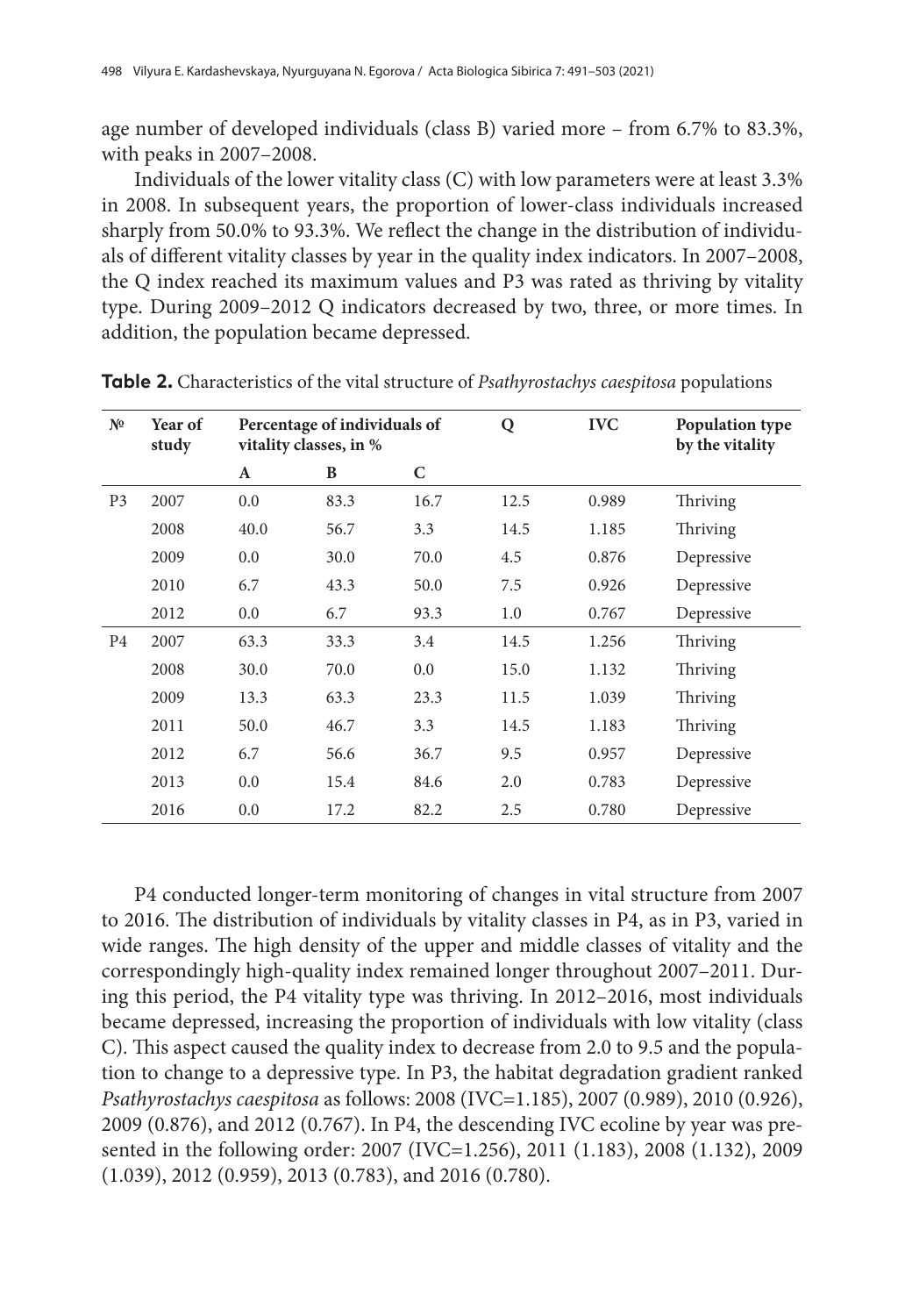## **Discussion**

The population vitality coefficient (IVC) is an important characteristic. The method of assessing the vitality of a population proved that the maximum development of plants is obtained in the most favorable conditions that determine the possibility of realizing their potential. Therefore, the order of the IVC coefficient from the minimum to the maximum value is a series (gradient) of improvement of ecological and coenotic plant growth conditions (ecocline). In the current case, the gradient of worsening growth conditions (or increasing stress) can be arranged as a series of years in descending order of the value of the vitality coefficient.

The most favorable conditions for the development of individuals with *Agrostis diluta* are formed in the growing periods of 2007–2009 with insufficient water availability (HTC (hydrothermal coefficient) =  $0.97$ ,  $0.8$ , and  $0.97$ , respectively). After several favorable vegetation periods, the dry 2010 year does not significantly affect the state of the populations. However, the continuation of the drought in 2011–2012 (HTC=0.55-0.63) adversely affected the vitality of populations. Furthermore, increased water availability (HTC=1.42) in 2013 harmed the condition of the populations.

Weather conditions affected *Agrostis diluta* populations due to spring flooding. Thus, in adverse weather conditions (dry years), a more prolonged spring flood favors the vitality of populations, while in favorable years, it does not. Long-term studies of floodplain ecosystems in European countries also confirm that the main factors in the normal functioning of floodplain meadows are floods (Asdonk et al. 2019; Entwistle et al. 2019; Suchara 2018). Therefore, due to anthropogenic modification of rivers, natural floodplain ecosystems have been disrupted: landscapes have changed, biodiversity has decreased, and ecosystem dynamics have been disrupted.

Comparison of the Q and by-year indicators reveals their clear correspondence and the same order of decreasing during the transition to a depressive state. It characterized depressive populations by low Q (six to nine) and IVC (0.863–0.917). The Q indicators of the equilibrium populations are 10.0 and IVC is 0.980. High Q (10.5–15) and IVC (0.927-1.306) indicators characterize thriving populations.

A comparative analysis of the vital composition of populations based on the average values of the number of individuals of the vital classes shows that 47.2%– 51.0% are individuals with average indicators of morphostructure characteristics (class B). The remaining are distributed in classes A (21.1% to 25.2%) and C (23.8% to 31.7%). The IVC indicators of both populations do not differ significantly in the same years, showing similar ecological and coenotic habitat conditions.

Researchers agree that steppe plant species are most sensitive to changes in ecological and cenotic conditions and the level of anthropogenic impact on habitats. Therefore, they comprise the subject of study in different regions of the country and abroad (Abramova and Mustafina 2017; Kashin et al. 2017; Selyutina et al. 2017).

A comparison of the average values of the vital structure of the *Psathyrostachys caespitosa* populations studied for all years demonstrates that the proportion of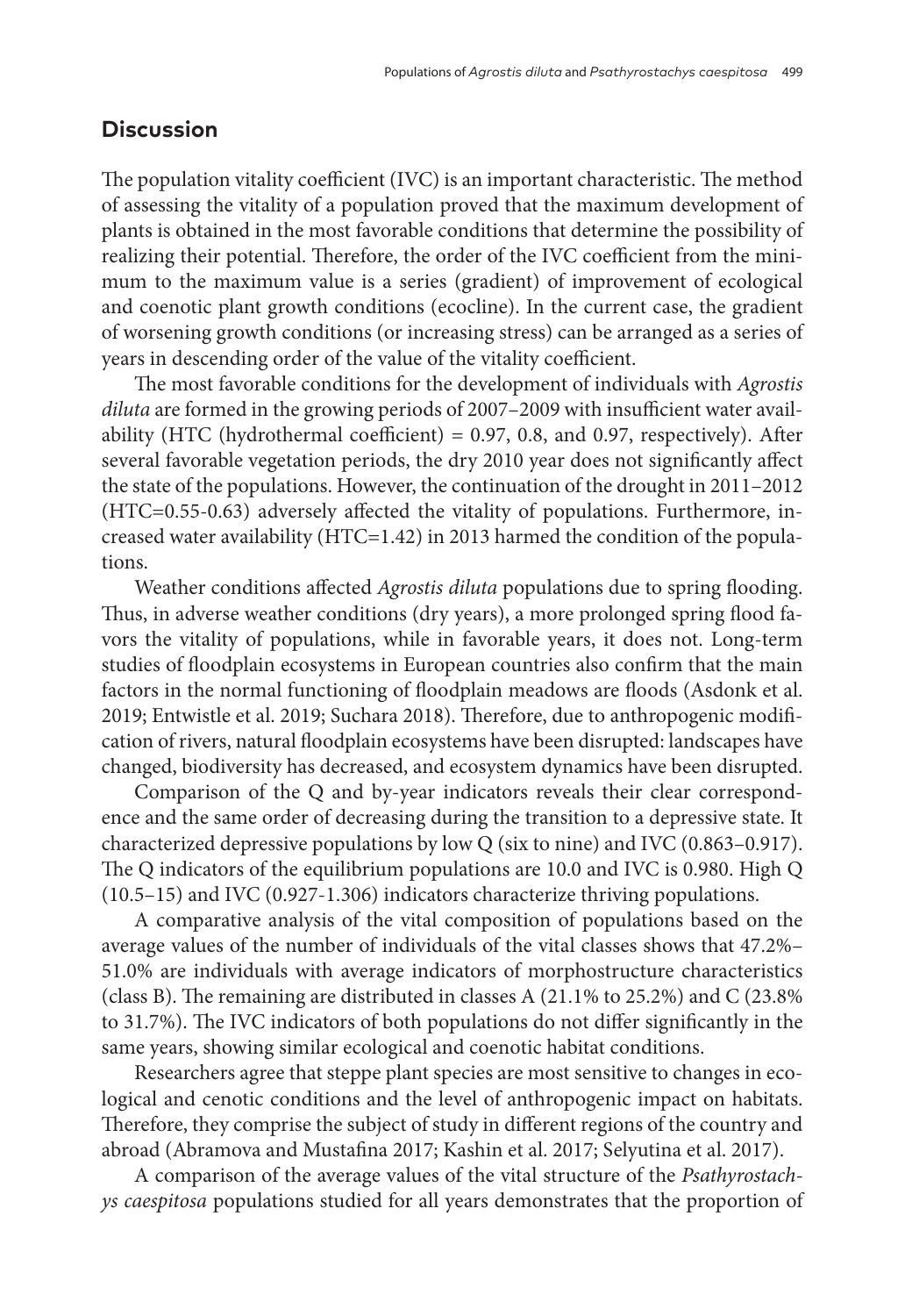individuals of the middle and lower vitality classes is approximately equal (44.0% and 46.7%, respectively). However, the highest-class individuals have averaged only 9.3% during the study years. Another example is in P4, where half of the individuals (52.2%) belong to the middle class, and the representation of the individuals of the higher vitality class (28.1%) is rather significant. Comparing the IVC indicators of two populations in the same years also demonstrates a better vital state of P4 compared to P3.

It can be explained because they differ in the specifics of habitat conditions under similar coenotic conditions in both populations of *Psathyrostachys caespitosa* (lack of competition from other species). P3 grows in more extreme habitat conditions – on a steeper (45°) treeless steep slope of solifluction origin with sparse herbage. The environmental factors that determine the state of P3 are higher insolation (severe overheating) and a significant lack of moisture due to surface runoff of snow and rainwater on a steep slope with a low projective cover of grass. Furthermore, the anthropogenic impact (grazing) is slightly higher in P3, as *Psathyrostachys caespitosa* is characterized by early spring regrowth, and narrow-leaf associations, including A3, are more actively used as pasture in the spring and early summer season (May and early June). In addition, one cannot ignore the crumbling of the steps when grazing.

During the entire monitoring period, both populations do not have a uniform distribution of *Psathyrostachys caespitosa* individuals in the three vitality classes – the equilibrium type. However, a comparison of Q and IVC indicators by year reveals their clear correspondence and the same descending order when they transform into a depressive state.

According to the quality index Q and IVC, the most favorable vegetation conditions for *Psathyrostachys caespitosa* were observed in 2007–2008 and the worst – in 2012 and 2016. Weather data have confirmed that aspect. The weather conditions in 2012 and 2016 were characterized as exceptionally dry, with the minimum hydrothermal moisture coefficient for all years of observation (HTC=0.54–0.55). In contrast, in 2007-2008, the HTC was 0.83–0.97. On the other hand, there was significant precipitation and such conditions were characterized as arid (insufficient water availability). In years when the IVC score is higher than one, in our case in the range of 0.989 to 1.256, both populations flourish, with scores below one corresponding to a depressed state.

Therefore, the dynamism of the the vital structure of populations of the steppe grass *Psathyrostachys caespitosa* is primarily affected by the level of water availability. The assessment of the vital structure of *Psathyrostachys caespitosa* populations demonstrated that the highest level of vitality was provided by the conditions observed in 2008 and 2009 when both populations were in a state of prosperity according to two indexes – the quality index Q and IVC. On the contrary, in dry years, the vitality of plants decreased and both thriving populations changed into a depressive state.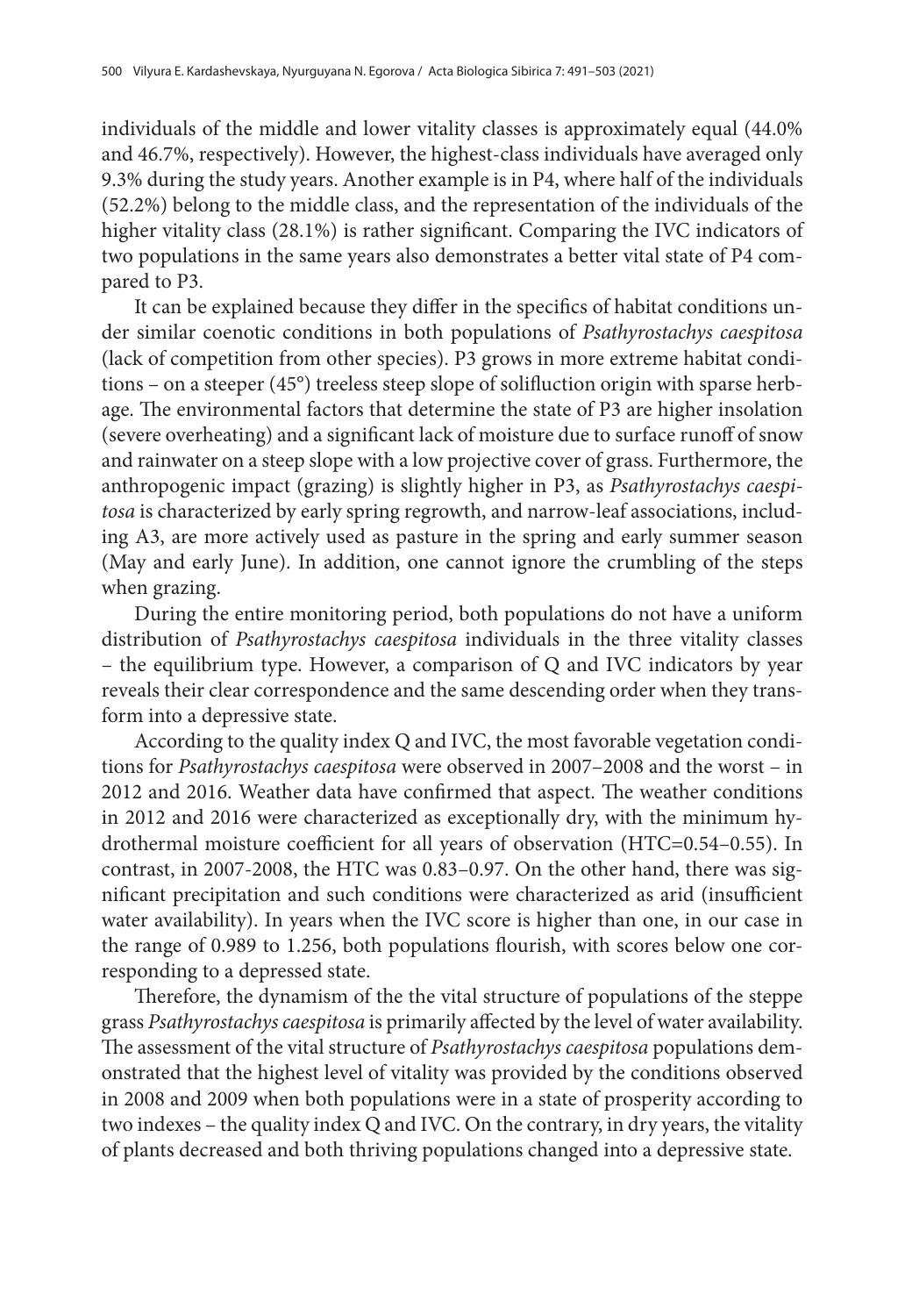# **Conclusion**

Long-term population monitoring of the cereals of meadow *Agrostis diluta* and steppe *Psathyrostachys caespitosa* has revealed that the primary response to environmental factors is a change in the indicators of the population of individuals morphostructures - the vital state of individuals and the population as a whole. The leading factor that affects the level of vitality under mild/moderate anthropogenic impact is the availability of water for plants during the growing season. In addition, the vital state of the populations of both sod types of grass, which differ sharply in ecological and coenotic characteristics, depends on orographic factors that determine the specificity of the habitats.

During several years of research, the vital structure of the populations' meadow cereal *Agrostis diluta* and steppe *Psathyrostachys caespitosa* is heterogeneous. The conditions of the studied populations are characterized as depressive in unfavorable humidification conditions, and, however, in conditions of favorable humidification, they quickly turn into a thriving type. These adaptive advantages contribute to the existence of *Agrostis diluta* and *Psathyrostachys caespitosa* as the dominant species of floodplain meadows and steppes, respectively.

Currently, the vital state of the populations of both species is satisfactory. However, under conditions of intensification of anthropogenic pressure, as the primary factor in changing the habitat conditions of the meadow and steppe communities, more monitoring of the species populations is necessary.

# **References**

- Abramova LM, Mustafina AN (2017) Ecological-phytocenotic assessment of the population status of the rare species *Dictamnus gymnostylis* Stev. (Rutaceae, Magnoliopsida) in the Southern Urals. Povolzhskiy Journal of Ecology 1: 3−13. [In Russian]
- Asdonk M, Lenzewski N, Jensen K, Ludewig R (2019) Diversity decrease due to loss of tidal Influence at the Dove Elbe River between 1951 and 2016. Flora 258: 151438.<https://doi.org/10.1016/j.flora.2019.151438>
- Cherosov MM, Gogoleva PA, Troeva EI (2010) Meadow vegetation. In: Troeva EI, Isaev AP, Cherosov MM, Karpov NS (Eds) The Far North: Plant Biodiversity and Ecology of Yakutia. Series Plant and Vegetation (Vol. 3.). Springer, Dordrecht, 217−224. [In Russian]
- Danilova NS (Ed.) (2017) The Red Book of Republic of Sakha (Yakutia). Rare and Threatened Species of Plants and Fungi. "Reart" Publishing House, Moscow, 412 pp. [In Russian]
- Doust LL (1981) Population Dynamics and Local Specialization in a Clonal Perennial (Ranunculus Repens). Journal of Ecology 69: 743−755. [http://dx.doi.](http://dx.doi.org/10.2307/2259633) [org/10.2307/2259633](http://dx.doi.org/10.2307/2259633)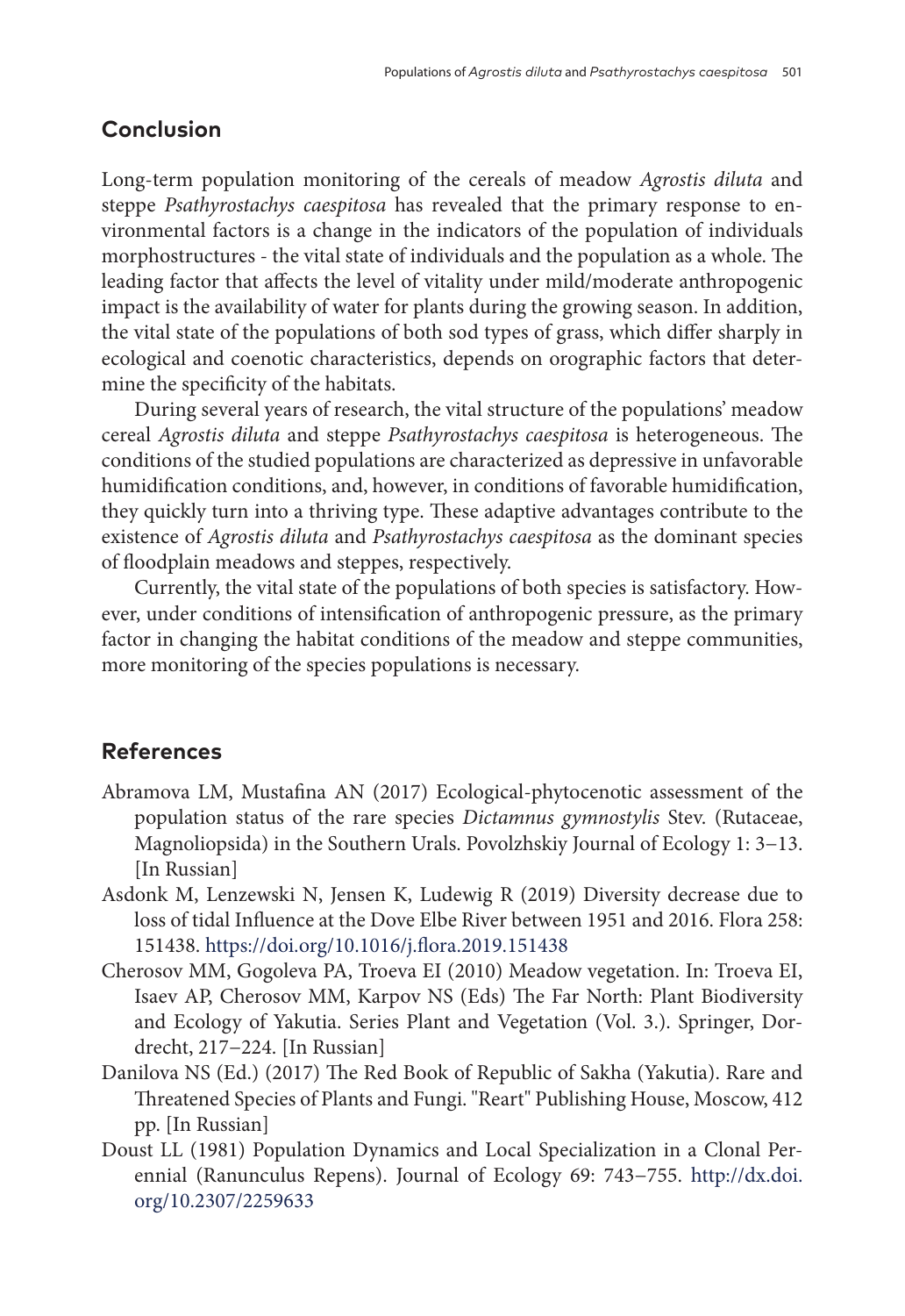- Entwistle NS, Heritage GL, Schofield LA, Williamson RJ (2019) Recent Changes to Floodplain Character and Functionality in England. CATENA 174: 490−498. <https://doi.org/10.1016/j.catena.2018.11.018>
- Gogoleva PA (1999) Steppes of Central Yakutia. In Timofeev PA (Ed.) Flora and Vegetation of Yakutia. FIPS, Moscow, 100–111. [In Russian]
- Harper JL (1977) Population biology of plants. Academic Press, London, 892 pp.
- International Plant Names Index: Official site <https://www.ipni.org/n/20009137-1>
- Ishbirdin AR, Ishmuratova MM, Zhirnova TV (2005) Life strategies of cenopopulation *Cephalanthera rubra* (L.) Rich. on the territory of the Bashkir State Reserve. Vestnik of Lobachevsky University of Nizhni Novgorod. Biology 1(9): 85−98. [In Russian]
- Kashin AS, Petrova NA, Shilova IV, Kritskaya TA, Ugolnikova YeV (2017) Vitality dynamics of *Tulipa gesneriana* L. (Liliaceae, Liliopsida) populations in the lower Volga Region and adjacent territories. Povolzhskiy Journal of Ecology 3: 260−274. [In Russian]
- Koropachinsky IYu (Ed.) (1996) The Green Book of Siberia: Rare and Requiring Protection Plant Communities. Nauka, Novosibirsk, 397 pp. [In Russian]
- Kovalenko I, Skliar I, Klymenko H, Kovalenko N (2019) Vitality Structure of the Populations of Vegetative Motile Plants of Forest Ecosystems of the North-East of Ukraine. The Open Agriculture Journal 13: 125−132. [http://dx.doi.](http://dx.doi.org/10.2174/1874331501913010125) [org/10.2174/1874331501913010125](http://dx.doi.org/10.2174/1874331501913010125)
- Kurchenko EI (2002) Critical Notes on Bents of Agrostis Stolonifera Group: The New Species *A. Diluta* (Poaceae). Botanicheskii Zhurnal 87 (5):115−121. [In Russian]
- Kurchenko EI (2010) Genus *Agrostis* L. (Poaceae) of Russia and Neighboring Countries. Morphology, Taxonomy and Evolution Relations. Prometey, Moscow, 516 pp. [In Russian]
- Nunez S, Alkemade R, Kok K, Leemans R (2020) Potential biodiversity change in Central Asian grasslands: Scenarios for the Impact of Climate and Land-Use Change. Regional Environmental Change 20: 39. [https://doi.org/10.1007/](https://doi.org/10.1007/s10113-020-01619-4) [s10113-020-01619-4](https://doi.org/10.1007/s10113-020-01619-4)
- Probatova NS (2006) Species of *Agrostis* L. In: Kozhevnikov AE, Probatova NS (Eds) Flora of the Russian Far East. Addenda and Corrigenda to "Vascular plants of the Soviet Far East," Dalnauka, Vladivostok, 373–378. [In Russian]
- Rabotnov TA (1950) Life Cycle of Perennial Herbaceous Plants in Meadow Cenoses. Proceedings of the USSR Academy of Sciences. Geobotany 3 (6): 179–196. [In Russian]
- Selyaninov GT (1937) Method of agricultural characterization of climate. In: Selyaninov GT (Ed.) Mirovoy Agroklimatichesky Spravochnik. Godrometeoizdat, Leningrad, 5–27. [In Russian]
- Selyutina IYu, Konichenko ES, Darikhand D, Zibzeev EG (2017) *Gueldenstaedtia Monophylla* (Fabaceae) in North-Western Mongolia: Distribution, Vitality, On-